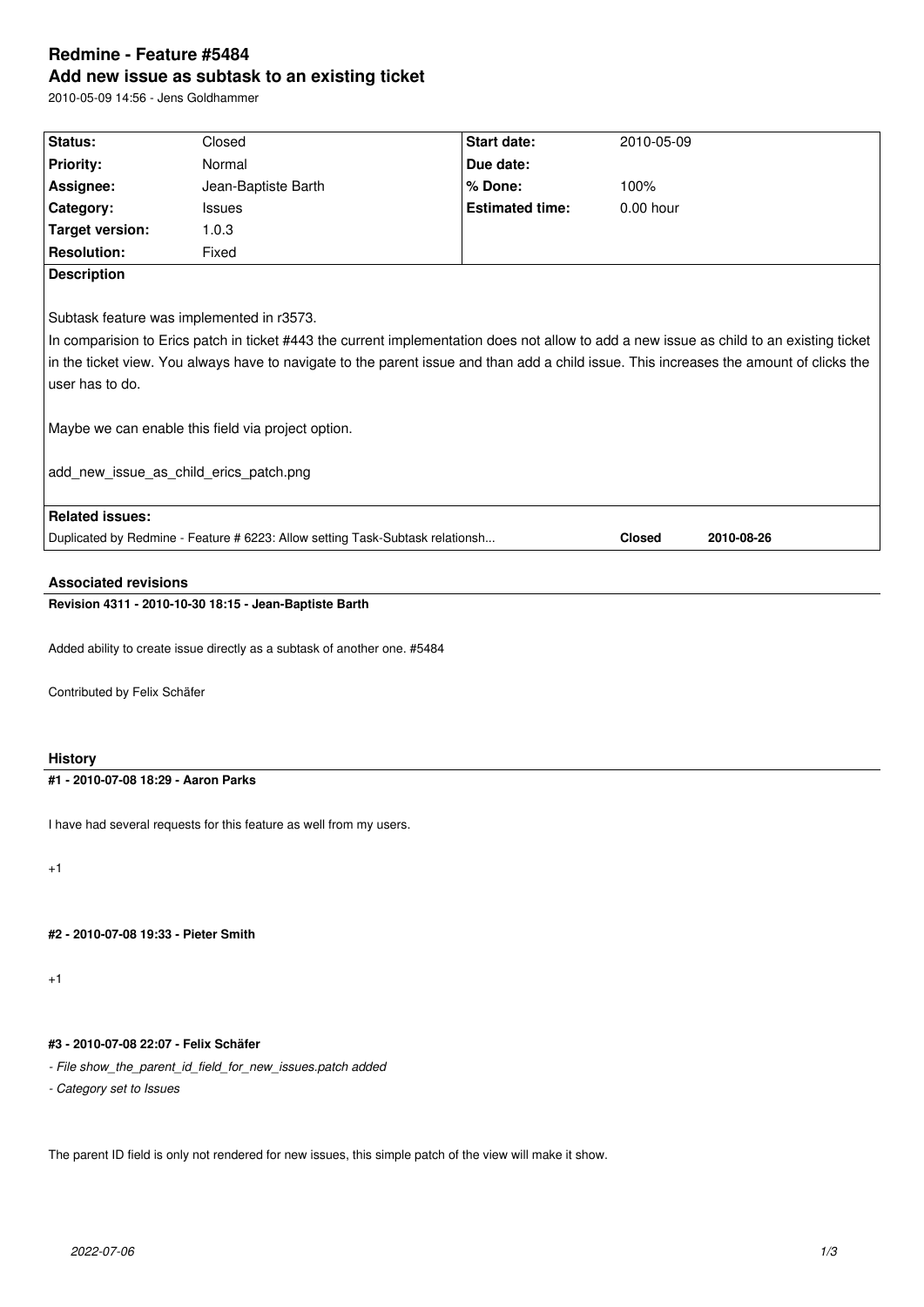### **#5 - 2010-07-27 06:04 - Amil Waduwawara**

Some more requests to make this fantastic tool better...

- allow setting parent issue using context menu (as in Redmine Issues Group plug-in)
- allow setting parent issue editing multiple issues (select multiple issues; set parent issue id)

This is extracted from my comment on Redmine Wiki as Eric Davis suggested after correcting some mistakes.

#### **#6 - 2010-10-05 14:4[0 - Bruno Medeiros](http://www.redmine.org/news/42)**

If you click more when editing, there is a 'parent task' field, witch allows you to set the parent task.

#### **#7 - 2010-10-05 14:55 - Felix Schäfer**

Eric (or JB): go for 1.0.3?

#### **#8 - 2010-10-07 06:49 - Jean-Baptiste Barth**

I don't really like this, there are too many things in the "new issue" view already. If you have any idea on how we could integrate this field better, I'm open to suggestions. It's just my opinion of course, no big deal if there's a consensus between other contributors to integrate it.

### **#9 - 2010-10-08 01:59 - Eric Davis**

Jean-Baptiste Barth wrote:

*I don't really like this, there are too many things in the "new issue" view already.*

I agree there is a lot there but it's a field that is already present on the normal issue form. When subtasks were committed, that field was missed on new issues. Without this field, it also make the "create a new child issue" a multi step process.

I want to redo a lot of the subissue UI for 1.1, but I think Felix's patch will be fine for 1.0.3 until we come up with a better solution.

#### **#10 - 2010-10-08 04:36 - Jean-Baptiste Barth**

- *Assignee set to Jean-Baptiste Barth*
- *Target version set to 1.0.3*

I don't think we can say a field has been "missed" when there's a complex, explicit "unless" clause above ;-)

Anyway, I'm fine with this approach, let's include it in 1.0.3 and plan to rework on the UI for 1.1. Forgive my natural resistance to change..

#### **#11 - 2010-10-30 18:09 - Jean-Baptiste Barth**